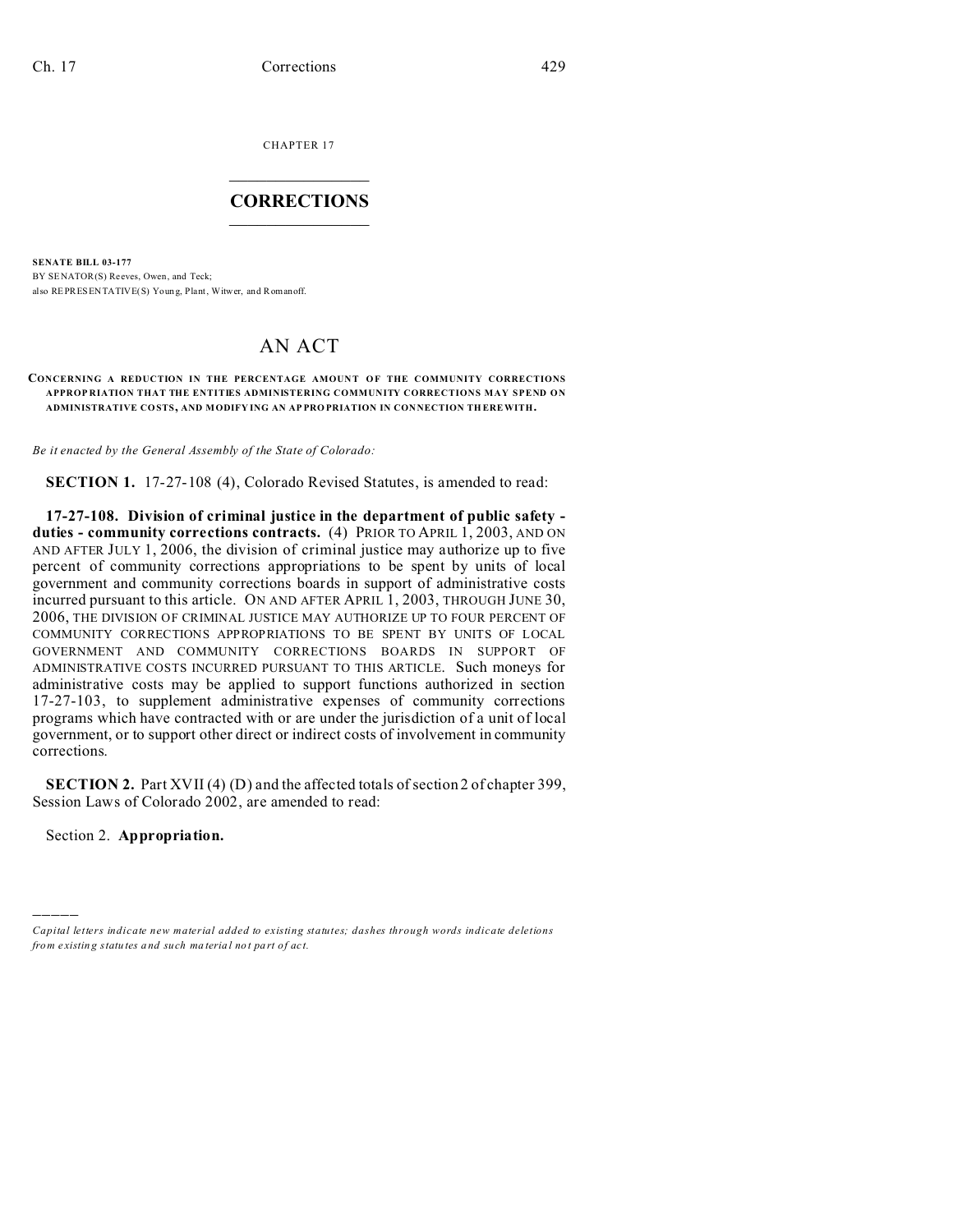### Ch. 17 Corrections 430

|          |       | APPROPRIATION FROM |               |              |               |              |
|----------|-------|--------------------|---------------|--------------|---------------|--------------|
| ITEM &   | TOTAL | <b>GENERAL</b>     | GENERAL       | CASH         | CASH          | FEDERAL      |
| SUBTOTAL |       | <b>FUND</b>        | <b>FUND</b>   | <b>FUNDS</b> | <b>FUNDS</b>  | <b>FUNDS</b> |
|          |       |                    | <b>EXEMPT</b> |              | <b>EXEMPT</b> |              |
| S        |       |                    |               |              |               |              |

# **PART XVII DEPARTMENT OF PUBLIC SAFETY**

| (4) DIVISION OF CRIMINAL JUSTICE <sup>217</sup> |            |            |  |  |  |
|-------------------------------------------------|------------|------------|--|--|--|
| (D) Community Corrections <sup>220</sup>        |            |            |  |  |  |
| <b>Transition Programs</b>                      |            |            |  |  |  |
| including standard                              |            |            |  |  |  |
| residential services at an                      |            |            |  |  |  |
| average rate of \$38.10 per                     |            |            |  |  |  |
| day per offender, and                           |            |            |  |  |  |
| specialized substance                           |            |            |  |  |  |
| abuse treatment at an                           |            |            |  |  |  |
| average rate of \$56.04 per                     |            |            |  |  |  |
| day per offender                                | 17.976.843 | 17.976.843 |  |  |  |
|                                                 | 17,935,687 | 17,935,687 |  |  |  |
| Diversion Programs                              |            |            |  |  |  |
| including standard                              |            |            |  |  |  |
| residential services at an                      |            |            |  |  |  |
| average rate of \$38.10 per                     |            |            |  |  |  |
| day per offender, and                           |            |            |  |  |  |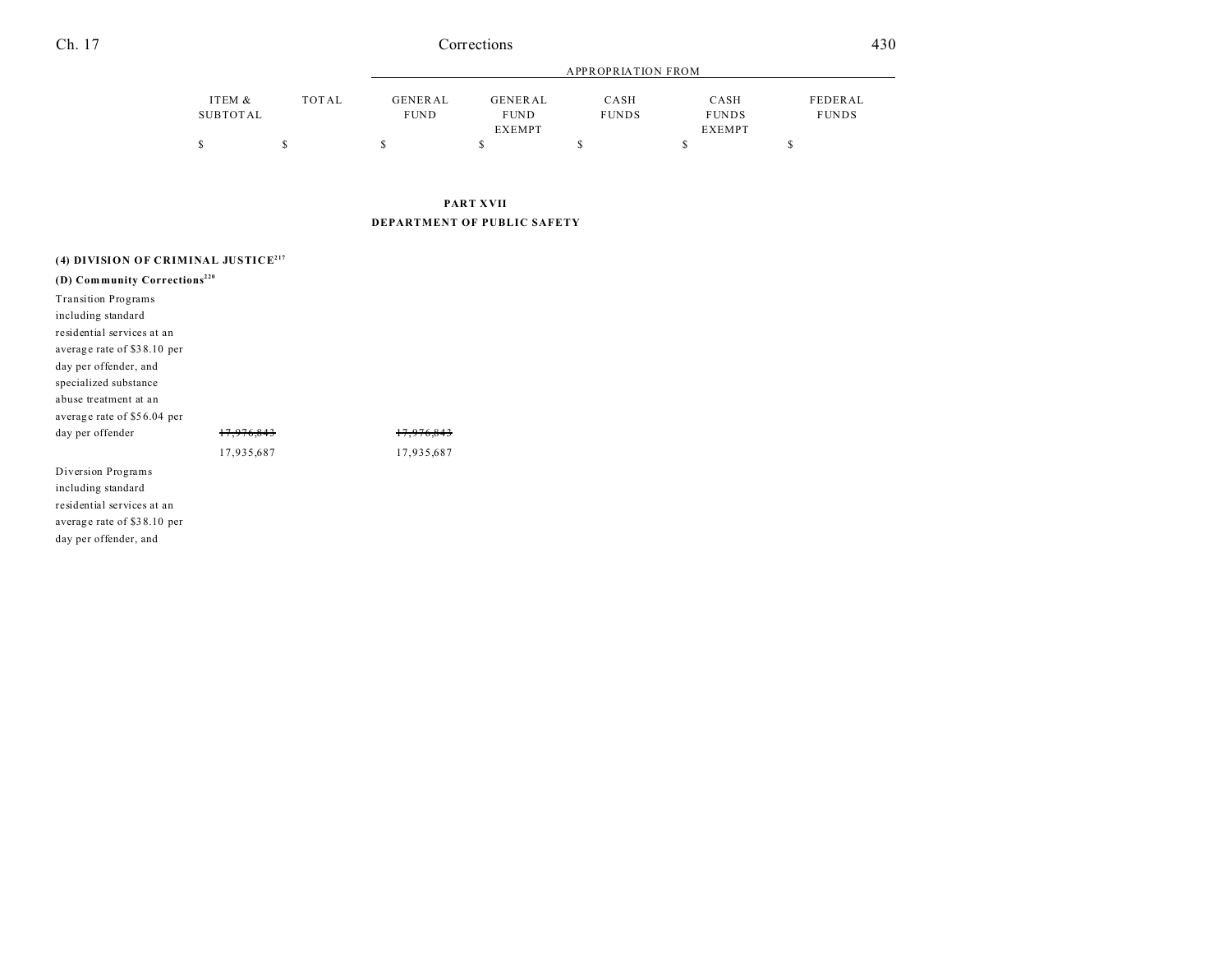| standard nonresidential     |              |            |                      |  |  |
|-----------------------------|--------------|------------|----------------------|--|--|
| services at an average rate |              |            |                      |  |  |
| of \$5.12 per day per       |              |            |                      |  |  |
| offender                    | 19,417,526   | 19,417,526 |                      |  |  |
|                             | 19,372,376   | 19,372,376 |                      |  |  |
| <b>Transitional Mental</b>  |              |            |                      |  |  |
| Health Bed Differential     | 240,900      | 240,900    |                      |  |  |
| Specialized Services        | 110,000      | 110,000    |                      |  |  |
| Day Reporting Center        |              |            |                      |  |  |
| Services and Monitored      |              |            |                      |  |  |
| Residential 3/4 House       |              |            |                      |  |  |
| Programs                    | 942,463      | 942,463    |                      |  |  |
| Substance Abuse             |              |            |                      |  |  |
| Treatment Program           | 702,317      | 168,631    | 533,686 <sup>a</sup> |  |  |
|                             | 39,390,049   |            |                      |  |  |
|                             | 39, 303, 743 |            |                      |  |  |
|                             |              |            |                      |  |  |

<sup>a</sup> This amount shall be from the Drug Offender Surcharge Fund pursuant to Section 18-19-103, C.R.S.

76,558,255 76,471,949

### **TOTALS PART XVII**

| (PUBLIC SAFETY) <sup>5,6</sup> | \$192,351,064 | \$59,530,504 | \$7.513.659 | \$87,043,493 <sup>a</sup> | \$38,263,408 |
|--------------------------------|---------------|--------------|-------------|---------------------------|--------------|
|                                | \$192,264,758 | \$59,444,198 |             |                           |              |

<sup>a</sup> Of this amount, \$13,996,421 contains a (T) notation, and \$70,443,245 is from the Highway Users Tax Fund pursuant to Section 43-4-201(3)(a), C.R.S.

Ch. 17

Corrections

431